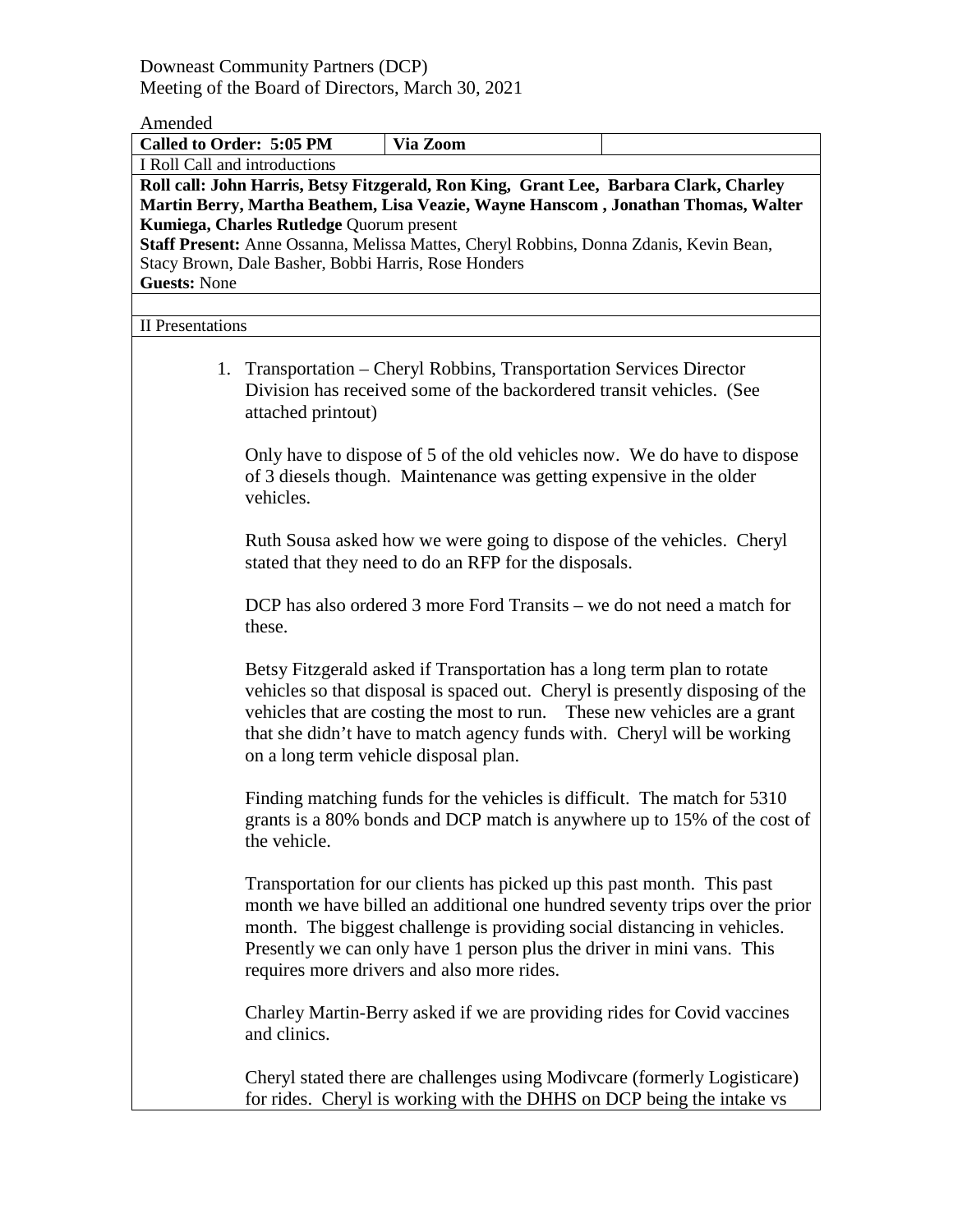|     | Modivcare.                                                                                                                                                                                                                                                                                                                                                                                                                                                                                                                                                                                                                                                                                                                                                                                                                                                                    |  |  |
|-----|-------------------------------------------------------------------------------------------------------------------------------------------------------------------------------------------------------------------------------------------------------------------------------------------------------------------------------------------------------------------------------------------------------------------------------------------------------------------------------------------------------------------------------------------------------------------------------------------------------------------------------------------------------------------------------------------------------------------------------------------------------------------------------------------------------------------------------------------------------------------------------|--|--|
|     | Maine Fair Trade Lobster who DCP has been providing transportation for<br>workers to their facility contacted Cheryl to let her know that they are in<br>the process of selling the company and will no longer need our services.<br>This shouldn't have too much of an affect on her budget.                                                                                                                                                                                                                                                                                                                                                                                                                                                                                                                                                                                 |  |  |
| III | <b>Items for Board Action</b>                                                                                                                                                                                                                                                                                                                                                                                                                                                                                                                                                                                                                                                                                                                                                                                                                                                 |  |  |
| 1.  | Resolved, to approve the Board Meeting Minutes from 2/23/2021.<br><b>Discussion:</b> Ruth asked on page 4 under presentation is "arrearage"<br>spelled incorrectly. Mark said it is the name of the program and is correct.<br>Action: Ruth Sousa made the motion to approve the minutes as written,<br>John Harris seconded.<br><b>Motion passed.</b>                                                                                                                                                                                                                                                                                                                                                                                                                                                                                                                        |  |  |
| 2.  | Resolved to approve the Gift Acceptance Policies and Guidelines dated<br>2/12/21 (Tabled from 2/23/2021)<br>Discussion: Motion un-tabled by Grant. Seconded by Walter Kumeiga.<br>Action: Ron King made the motion to approve the Gift Acceptance<br>Policies and Guidelines dated 2/12/202, Barbara Clark seconded.<br><b>Motion passed.</b>                                                                                                                                                                                                                                                                                                                                                                                                                                                                                                                                 |  |  |
| 3.  | Resolved, to authorize the Executive Director to enter into an<br>Memorandum of Understanding (MOU) with Gil Tenney and Richard<br>Kane for the purpose of developing a video about Tracey Hair, Executive<br>Director of HOME and others entitled "Building Hope". (Tabled from<br>2/23/21<br><b>Discussion:</b> Jonathan Thomas stated he was still vague on the content of<br>what would be in the video. Ruth Sousa said that it will spotlight those<br>in poverty, working to get out of poverty and how Tracey Hair's project is<br>doing just that.<br>Action: Ruth Sousa made the motion to authorize the Executive Director<br>to enter into an MOU with Gil Tenney and Richard Kane for the purpose<br>of developing a video about Tracey Hair, Executive Director of HOME<br>and others entitled "Building Hope". Amanda Smith seconded.<br><b>Motion passed.</b> |  |  |
| 4.  | Resolved, to approve the Downeast Community Partners Use of Intranasal<br>Naloxone Policy and Procedure – Volunteer Program.<br><b>Discussion:</b> Cheryl Robbins gave an overview of the policy. Two years<br>ago Cheryl worked with Abby Frutchey (Healthy Acadia) for this type of<br>training. Also, it is Cheryl's passion to have drivers administer voluntarily<br>Six staff have already been trained. Have never had<br>if they so choose.<br>any clients to date that have required Naloxone while using DCP<br><b>Transportation Services.</b>                                                                                                                                                                                                                                                                                                                     |  |  |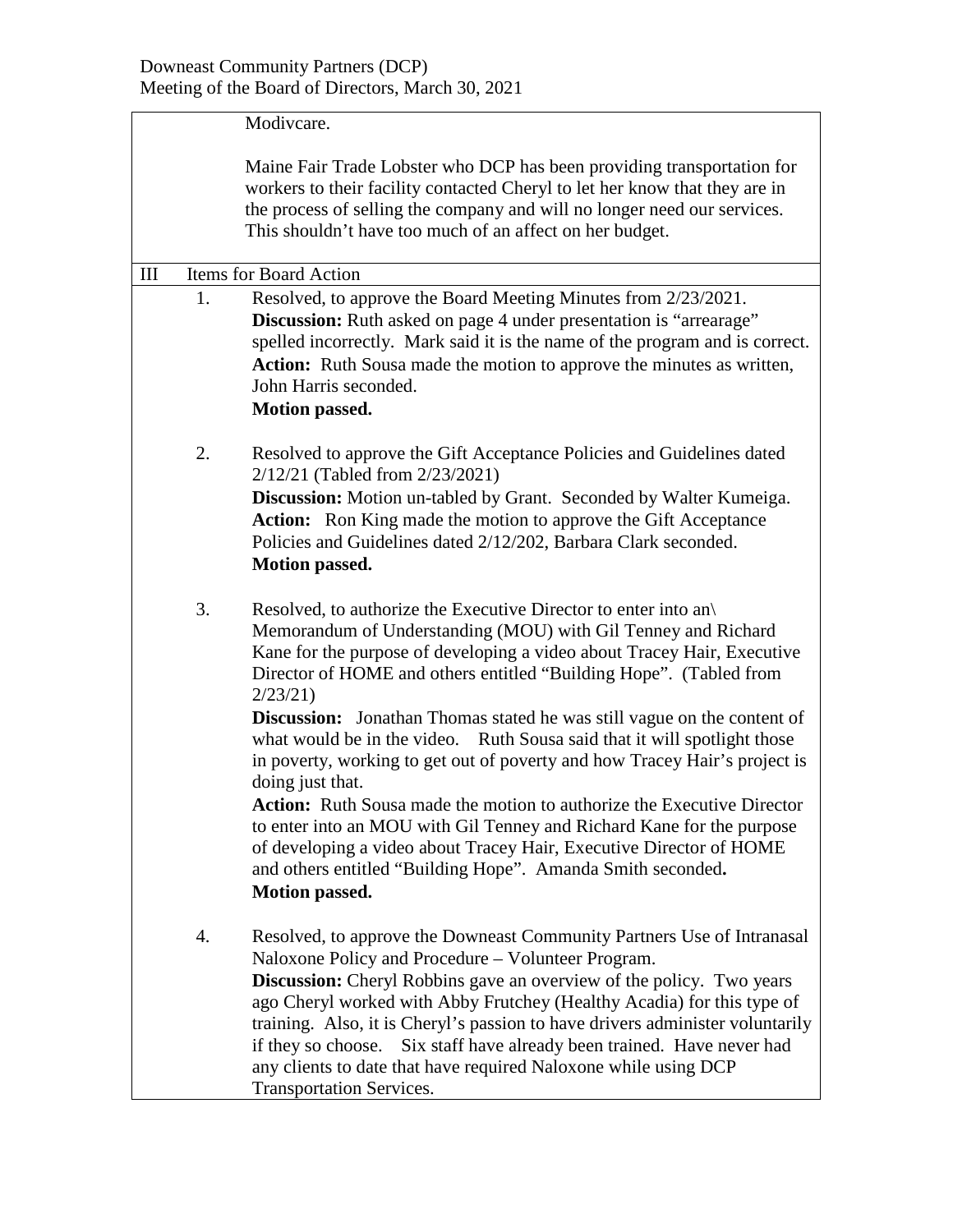|    | Ruth Sousa inquired about the cost of the kits. Cheryl stated that they are<br>free through Maine Health Access.<br>Martha Beathem asked if all drivers have a cell phone so they can call<br>911. Cheryl said yes.<br>Lisa Veazie asked how staff feel about the training. Cheryl stated that<br>many staff wanted to complete the training and want to be able to<br>administer if need be.<br><b>Action:</b> John Harris made the motion to approve the Downeast<br>Community Partners Use of Intranasal Naloxone Policy and Procedure -<br>Volunteer Program. Walter Kumeiga seconded.<br>Motion passed.                                                                                                                                                                                                                                                                                                                                                                                                                                 |
|----|----------------------------------------------------------------------------------------------------------------------------------------------------------------------------------------------------------------------------------------------------------------------------------------------------------------------------------------------------------------------------------------------------------------------------------------------------------------------------------------------------------------------------------------------------------------------------------------------------------------------------------------------------------------------------------------------------------------------------------------------------------------------------------------------------------------------------------------------------------------------------------------------------------------------------------------------------------------------------------------------------------------------------------------------|
| 5. | Resolved, to approve the DCP Investment Policy dated 3/12/21.<br><b>Discussion:</b> Kevin Bean, Finance Director, gave an over view of the<br>policy. It is primarily the same policy that DCP has had for a few years.<br>The major change was Environmental, Social, and Governance (ESG)<br>language which was recommended and the removal the Fossil Fuel index<br>because it is not ESG. Another change was to take out the Endowment<br>Policy Label so this one would cover all investments.<br>Ruth Sousa stated that the wording needs to be changed on some pages to<br>reflect Investment vs Endowment. Kevin will ensure those changes are<br>made.<br>Charles Rutledge suggested incorporating the ESG paragraph on page two<br>of the policy as a third secondary goal of the investment funds for the<br>agency.<br>John Harris said that preservation of funds should be primary.<br>Action: Grant Lee made the motion to approve the DCP Investment<br>Policy, with amendments, seconded Jonathan Thomas.<br>Motion passed. |
| 6. | Resolved, to authorize the Director of Early Childcare and Education to<br>request an extension of the project period for the 2019-2020 Head Start<br>Grant and the 2019-2020 COVID contract.<br><b>Discussion:</b> Melissa Mattes, Director of Early Childcare and Education,<br>stated that the extension would be extended for 364 days. Major reason<br>is that the funds can't be carried over so they need to extend the both<br>grants.<br><b>Action:</b> Jonathan Thomas made the motion to approve the Director<br>of Early Childcare and Education to request an extension of the project<br>period for the 2019-2020 Head Start Grant and the 2019-2020 COVID<br>contract, Ron King seconded.<br><b>Motion passed.</b>                                                                                                                                                                                                                                                                                                            |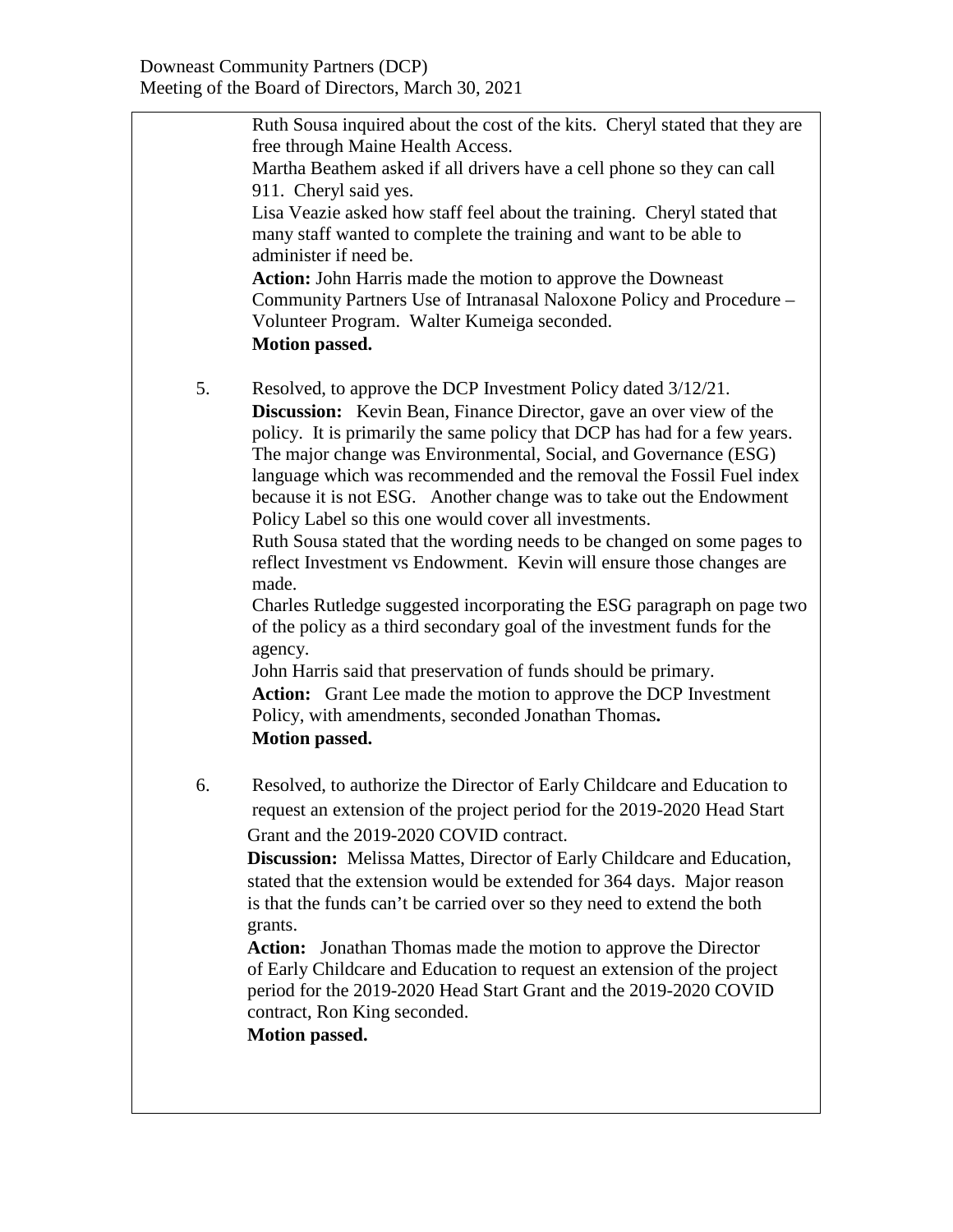IV Reports

1. Executive Director Search update – Betsy Fitzgerald - Executive Committee interviewed someone today and will interview someone else tomorrow. About two weeks from a decision. Jonathan Thomas asked if the committee is pleased with the candidates. Betsy said yes.

2. Development Director's Report – Barbara Clark – The committee reviewed the final draft of gift acceptance policy. Update on Friendship Cottage donation and fundraising efforts are going well. To date they have sold 95 tickets for the raffle. This puts them almost at the goal to cover the cost of the prize. Jonathan Thomas inquired about the outlook for Seed and appropriation at town meetings. Mark stated that many towns are doing it primarily through Zoom and emails and it is going well.

3. Executive Directors Report– Mark Green - DCP was notified that we were awarded Whole Family Contract, we do not know how much the amount of the contract is yet. Hopefully we will know next week. Stacy Brown has resigned and is going to be taking the position of Finance Director at Regional Medical Center Lubec. Mark wanted to congratulate her on her new position and all her hard work she did on the Community Services Block Grant and Empower. Jonathan Thomas introduced a motion that the board recognize Stacy for her good service and wish her well. Walter Kumeiga seconded.

4. Finance Directors Report – Kevin Bean - Cash is up slightly. In the month of March DCP received a large amount for the Rental Assistance Program. Found out that the Feds don't want interest back on these funds. IDC will be allowed for this contract which is welcomed news as initially it wasn't. Receivables down \$300,000. There is a surplus of \$163,000 in Energy primarily from the last round of the Rental Assistance Program. To date SEED has received \$40,000. There was low activity for February for SEED. SEED is ahead of budget at this point. A few negatives – ongoing deficits in some of the programs, \$132,000 deficit in Transportation….ECE has a \$113,000 deficit. The deficit for ECE should be erased soon. There are funds available and Melissa and Kevin will be looking into these.

5. Head Start Directors Report – Melissa Mattes - COVID funds will be used to repair and replace play grounds equipment. Will also be used for Personal Protective Equipment (PPE) and to fund summer programs. Walter Kumeiga asked when is normal coming? Melissa stated that some rules have lightened such as the six foot social distancing rule to three foot, but when they eat they will still need to be six feet apart. Hoping to be able to be flexible and administer some additional home based slots.

6. Parent Policy Council Minutes from 2/17/21 (Written)

| <b>Business meeting</b>                                             | <b>Ron King</b> made the motion |  |
|---------------------------------------------------------------------|---------------------------------|--|
| adjourned at 6:30 PM                                                | to adjourn, <b>Jonathan</b>     |  |
|                                                                     | <b>Thomas</b> seconded.         |  |
| Respectfully submitted, Bobbi Ann Harris, Housing Services Director |                                 |  |